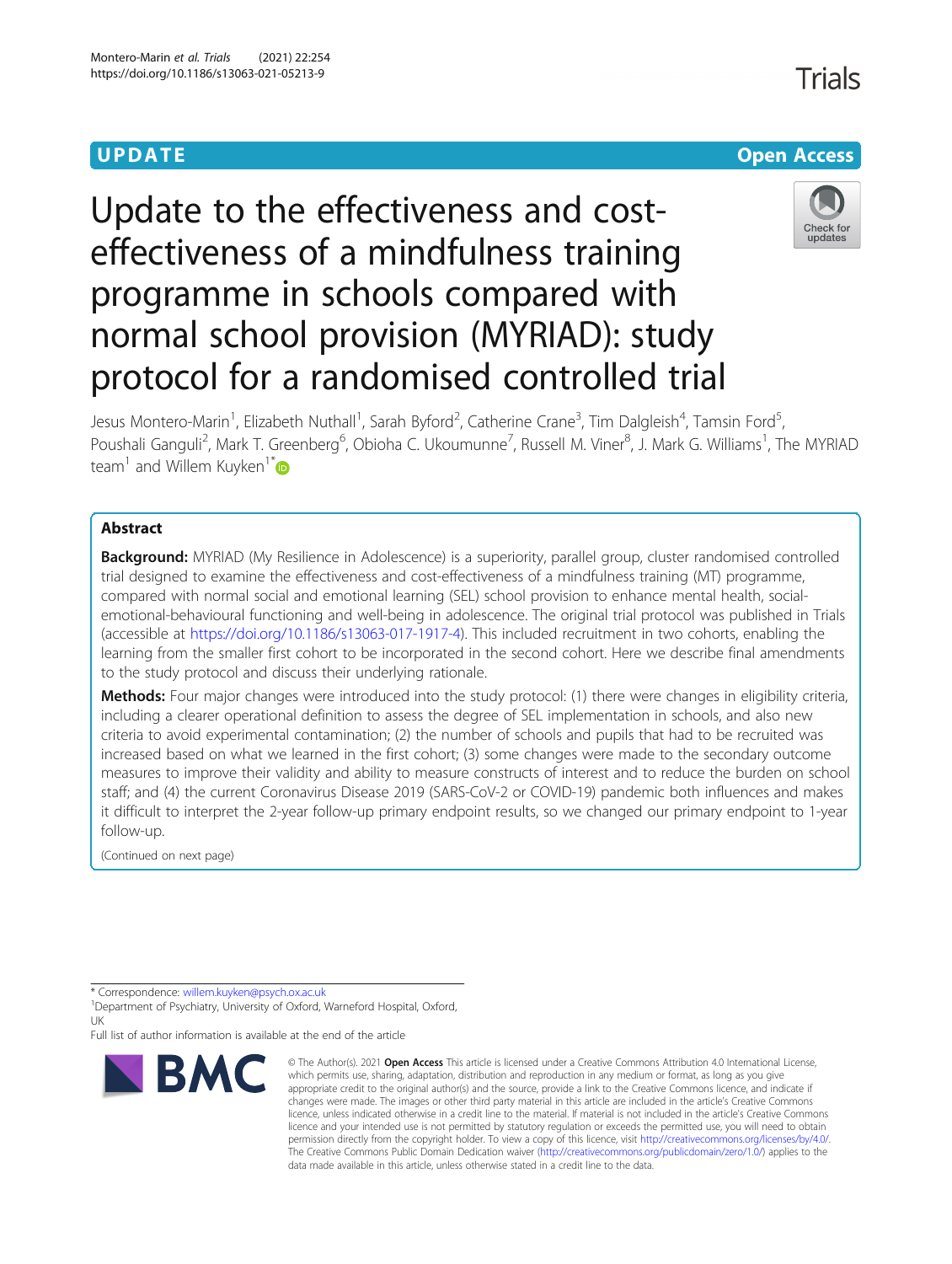#### (Continued from previous page)

**Discussion:** These changes to the study protocol were approved by the Trial Management Group, Trial Steering Committee and Data and Ethics Monitoring Committees and improved the enrolment of participants and quality of measures. Furthermore, the change in the primary endpoint will give a more reliable answer to our primary question because it was collected prior to the COVID-19 pandemic in both cohort 1 and cohort 2. Nevertheless, the longer 2-year follow-up data will still be acquired, although this time-point will be now framed as a second major investigation to answer some new important questions presented by the combination of the pandemic and our study design.

**Trial registration:** International Standard Randomised Controlled Trials [ISRCTN86619085](https://www.isrctn.com/ISRCTN86619085). Registered on 3 June 2016.

Keywords: Adolescence, Schools, Resilience, Mindfulness, Depression, Prevention, Protocol update

#### Background

This update relates to the study protocol for 'The effectiveness and cost-effectiveness of a mindfulness training programme in schools compared with normal school provision (MYRIAD): study protocol for a randomised controlled trial [[1\]](#page-4-0)'.

Mindfulness-based approaches for adults are effective at enhancing mental health [\[2](#page-4-0)], but few controlled trials have evaluated their effectiveness or cost-effectiveness for young people [\[3](#page-4-0)]. The primary aim of this trial is to evaluate the effectiveness and cost-effectiveness of a mindfulness training (MT) programme to enhance mental health, well-being and social-emotional-behavioural functioning in adolescence. To address this main aim, the design was a superiority parallel group cluster randomised controlled trial in which schools (clusters) offering social and emotional provision in line with good practice [[4](#page-4-0)–[6](#page-4-0)] were randomised to either continue this provision (control arm) or include MT in this provision (intervention arm). In general, this study will contribute to establishing if MT is an effective and cost-effective approach to promoting mental health in adolescence at school settings.

Through learning in the conduct of the trial set up and delivery, as well as the emergence of the coronavirus disease 2019 (SARS-CoV-2 or COVID-19) pandemic, the study team made several changes to the study protocol. This protocol update supplements the original study protocol1 and should be read in conjunction with it.

#### Methods/design

Four major changes were made to the original study protocol [\[1\]](#page-4-0). All of them were discussed and agreed by the Trial Management Group and the Trial Steering Committee prior to their implementation, as well as receiving ethical approval from the University of Oxford Medical Sciences Inter-Divisional Research Ethics Committee.

#### Elaboration of the school eligibility criteria

In the main study protocol, only schools that offer social and emotional learning (SEL) would be eligible for participation. It was specified for cohort 1 that schools were eligible for inclusion if their provision of SEL included, among others, a 'written SEL policy'. However, for cohort 2, the 'written SEL policy' criterion was modified to 'documentation denoting clear strategic planning of SEL within the school'. The original protocol stated that the initial eligibility criteria used in cohort 1 regarding SEL might be modified if necessary in subsequent cohorts. Experience in cohort 1 indicated that schools do not always use the term 'SEL policy' to denote strategic planning of SEL. Moreover, in some cases, there are schools that have an extensive, well-established and well-documented SEL curriculum, indicative of a clear structure and strategy around SEL, but do not have this formalised as a school policy. Therefore, we reworded this criterion as outlined above.

In the UK, many schools are often part of 'academy chains'. To avoid contamination between the trial arms, if a school was part of an academy chain, normally, only one school per academy would be recruited, and schools already teaching mindfulness programmes were excluded from taking part in the trial for similar reasons.

#### Changes in the number of schools and pupils recruited

It was stated in the first version of the protocol that the study would require 76 schools in total, with all year 7 and year 8 (or equivalent) students in each participating school (roughly 25,000 in total) being invited to take part in the baseline assessment. However, the project recruited extra schools to allow for dropout at this cluster level, predicting around 4 schools per study arm to drop put.

On the other hand, it was established that all participating schools randomised to MT would have to agree to deliver the programme to at least three different classes within years 8 and/or 9 (or equivalent), in order to have approximately 90 pupils in total per school to be eligible to participate in the full trial. This would provide 6840 pupils to be eligible to participate in the full trial, with the expectation that only 5700 would have provided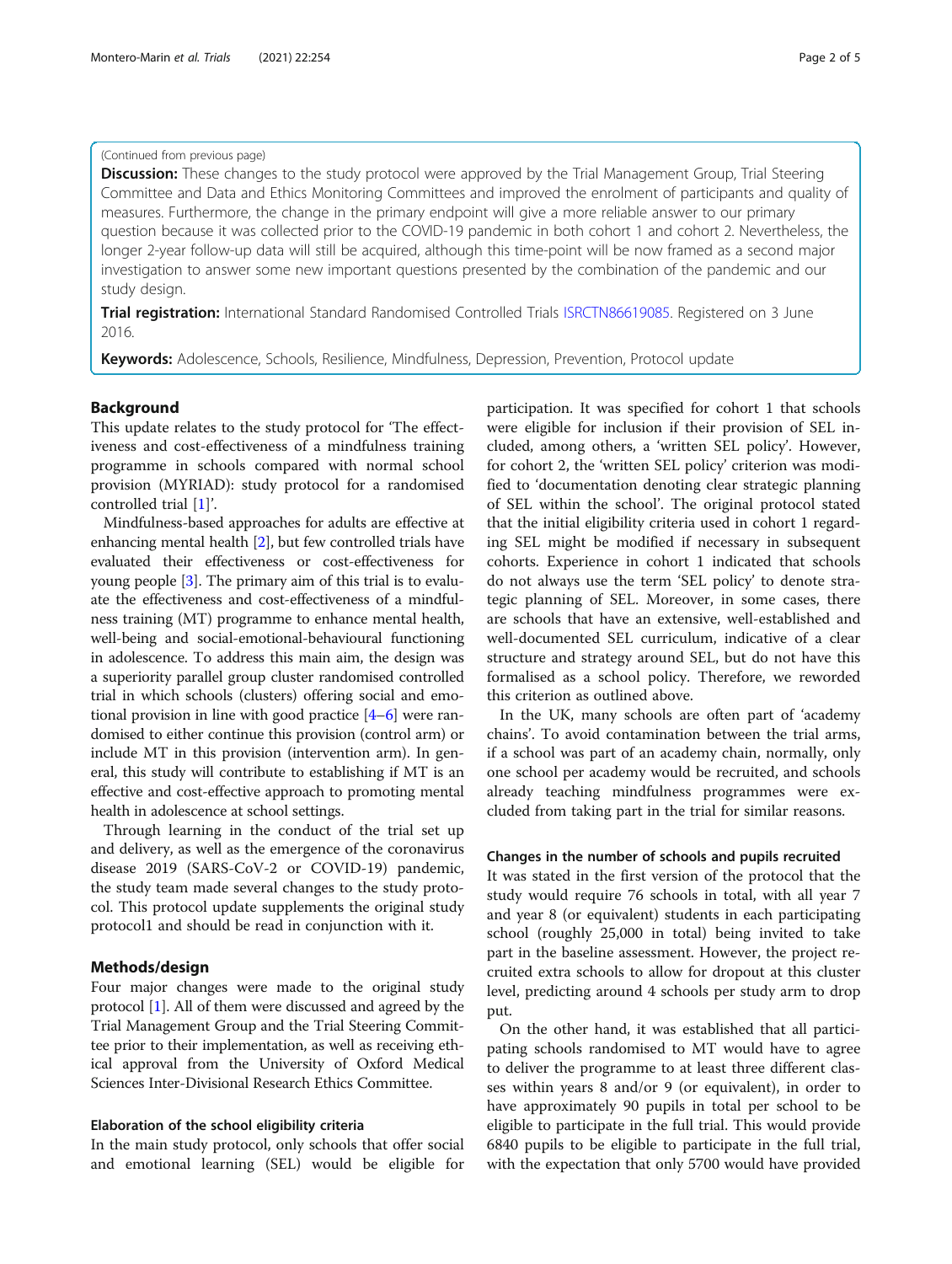parental consent or pupil assent, and around 4560 would complete the 2-year follow-up assessment. These assumptions were made based on data of two previous feasibility studies [\[7](#page-4-0), [8](#page-4-0)], expecting that in every class of 30 pupils, 25 of them would have consent/assent to participate, and finally 20 of these would be followed up. These conditions would allow 75 participants per school proceeding to start full trial participation. However, as this sampling approach yielded a lower number of pupils in some schools in cohort 1, it was revised from three to four classes or more per school where possible in the second and larger cohort 2, with the aim to have approximately 100 pupils per school.

#### Changes in secondary measures

During the course of the study, but before any specific data were collected, some changes were made to the secondary measures. The 'Resistance to Peer Influence Scale' (RPIS) that measures peer relationships [[9\]](#page-4-0) was removed after a pilot session completed with an Oxfordbased young person's advisory group. The questions were not easy for all pupils to understand, and it was felt the number of questions was too many for the pupils to complete in one school lesson.

When the project was first designed, the child-friendly EuroQol five dimensions measure (EQ-5D-Y) of healthrelated quality of life [\[10](#page-4-0)] was the best available measure for health economics studies with youth, but not totally suitable as it was adapted from an adult version of the questionnaire. It was finally replaced with the 'Child Health Utility 9D' (CHU-9D). The reason for making this change is that the CHU-9D is now considered a better scientific measure than the EQ-5-DY measure for use in young people. This is because the CHU-9D was developed using adolescents [\[11,](#page-4-0) [12\]](#page-4-0), so it is a much better measure to use in this population. The CHU-9D has now been used in many studies and therefore there are value datasets available to use for the scoring of Quality of Life measures, allowing the calculation of qualityadjusted life years (QALYs) for use in economic evaluation.

In addition to the brief measure designed to assess risk behaviours, additional questions on binge drinking that were taken from the ESPAD study [\(http://www.espad.](http://www.espad.org) [org](http://www.espad.org)) were added to broaden the items. The student level mindfulness practice and a pupil credibility assessment of SEL and MT lessons were also gathered, as well as two open questions about the possible existence of positive and negative experiences during or after the mindfulness lessons, as an opportunity to find out what the pupils felt about SEL and the course.

In cohort 2 at the 2-year follow-up (T4), we decided not to collect the teachers' reports of the 'Strengths and Difficulties Questionnaire' (SDQ) [[13\]](#page-4-0) and the

'Behaviour Rating Inventory of Executive Function' (BRIEF-2) [[14](#page-4-0)]. The reason was to try to reduce the burden on school staff who were under extraordinary pressure managing the impact of the COVID-19 pandemic. Moreover, this time-point was reframed in cohort 2 as a second major study to answer important new questions presented by the combination of the pandemic and our study design.

#### Change of the primary endpoint to 1-year follow-up

The COVID-19 pandemic broke out in 2020, profoundly affecting every aspect of life in the UK from 30th March onwards. A nationwide lockdown started in March 2020, and all schools were instructed to close from 20 March 2020 although some schools remained open to the children of keyworkers and children deemed vulnerable by the senior leadership team. UK schools, teachers and children have all been affected in a range of ways, emotionally, socially and educationally. In relation to the MYRIAD trial, the pandemic broke out in the latter phase of the trial. For cohort 1 (12 schools), we had successfully completed all the data collection, so these data are pre-COVID-19 and unaffected by the pandemic. For the much larger cohort 2 (72 schools), the pandemic broke after the main MT intervention and after the T1, T2 and T3 data collection points, but before T4, the time point originally specified for collection of the primary outcome data.

Clearly, the most significant impact of the pandemic is therefore on the final primary outcome T4 data collection for cohort 2. Various scenarios have been considered, but all point to our cohort 2 T4 data collection point being seriously compromised by incomplete and poor quality data (e.g. the uncertainty about when/if schools will return and might return partially, researchers would not be able to go in the schools to administer the assessments due to social distancing issues, etc.), which would put in doubt the validity and precision of the estimates. Moreover, the findings have to be contextualised within the pandemic, and their generalizability beyond these particular circumstances is questionable. Therefore, there was an imperative to revise the protocol to ensure we can answer the research question we set out to answer originally.

Therefore, the primary endpoint will now be at 1-year (T3) rather than 2-year (T4) follow-up. The main scientific rationale for this is to enable us to ask the trial question using our stated design, without our findings being contingent on the pandemic and without our primary outcome data being seriously compromised. The T3 1-year follow-up was collected prior to the pandemic, in the same way across both trial arms. While this is a protocol change, it does not affect the basic trial question or design; it asks the main question at 1-year rather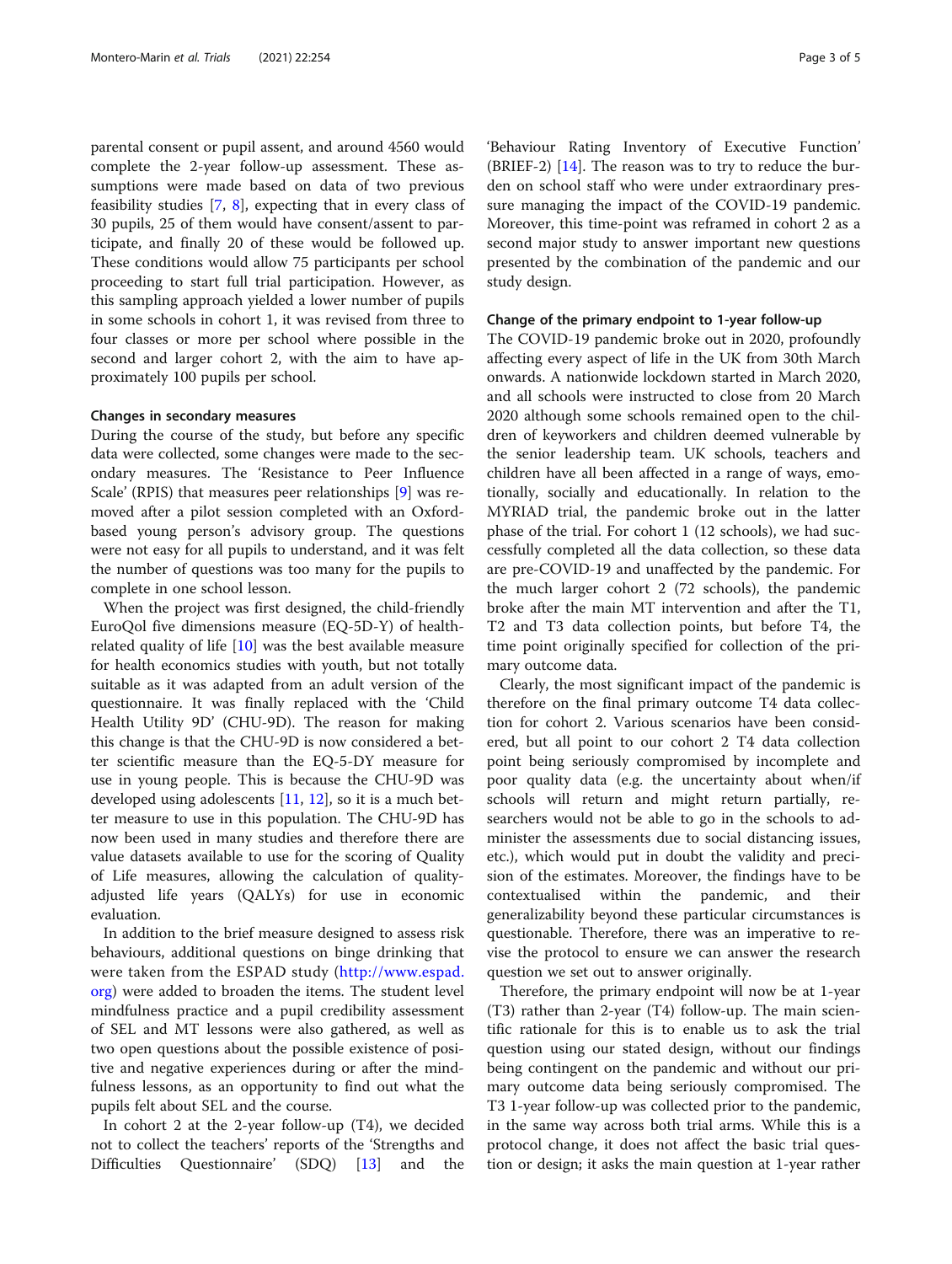than 2-year follow-up. The original rationale for the 2 year follow-up being our primary endpoint was to extend as much as possible the time point to measure long term effects of this universal MT programme [[15\]](#page-4-0). In this sense, changing the primary time point to T3 reduces the possibility of evaluating long term effects, which is something relevant in the current state of the field [\[3](#page-4-0), [16\]](#page-4-0) but with the counterpart of ensuring a reliable answer to our primary question. Nevertheless, the longer T4 follow-up data will still be acquired for cohort 2, but this time-point will be secondary outcome, interpretable only within the context of the issues above. The sample size calculation did not state the timing of the end point, so these calculations are equally valid for the T3 follow-up as the T4 follow-up.

#### Conclusion

In order to improve the clarity of school eligibility criteria, one criterion related to the description of provision of SEL at schools was developed with more detail. In addition, according to the conduct observed in cohort 1, the necessary number of schools and pupils recruited was extended to ensure an adequate sample size. Also, to recognise the development of new and better measures and our own learning in cohort 1, some of the instruments were changed and new measures were included. Moreover, to reduce the burden on school staff, two teacher rated scales of pupils were removed. Finally, because the pandemic put at risk the ability of the study to answer the proposed questions using the original primary endpoint, it was changed from 2-year follow-up to 1-year follow-up. This change reduced the possibility of assessing long term effects associated with the programme. However, the 1-year follow-up assessment eliminates the risk of data loss and confounding because it is a pre-pandemic measurement.

#### Trial status

Recruitment of schools was completed in Autumn 2017. The first cohort of schools (12) completed their 2-year follow-up visits in January 2020. The second cohort of schools (72) completed the 1-year follow-up of the project during the Autumn term of 2019 with some schools finishing in January 2020. The final 2-year follow-up was planned to take place in Autumn 2020; however, due to the outbreak of COVID-19, at the time of writing the timing of this phase of data collection remain uncertain and will be moved to a later time point.

#### Abbreviations

BRIEF-2: Behaviour Rating Inventory of Executive Function version 2; CHU-9D: Child Health Utility 9D; EQ-5D-Y: Child-friendly EuroQol five dimensions measure of health-related quality of life; ESPAD: European School Survey Project on Alcohol and Other Drugs; MYRIAD: My Resilience in Adolescence; MT: Mindfulness training; QALYs: Quality-adjusted life years; RPIS: Resistance to Peer Influence Scale; SEL: Social and emotional learning; SARS-CoV-2 or

COVID-19: Coronavirus disease 2019; SDQ: Strengths and Difficulties Questionnaire; Year 7 (England and Wales): Pupils aged 11–12 years; Year 8 (England and Wales): Pupils aged 12–13 years; Year 9 (England and Wales): Pupils aged 13–14 years

#### Acknowledgements

We would like to acknowledge the contribution of the wider MYRIAD project team to this work. The MYRIAD Team worked across the MYRIAD Strategic award 'Promoting Mental health and Building Resilience in Adolescence: Investigating Mindfulness and Attentional Control'. They are acknowledged as group authors in this paper for their substantial contributions to the project in accordance with the MYRIAD Dissemination Protocol. They are as follows: Saz Ahmed, Matthew Allwood, Louise Auckland, Ruth Baer, Susan Ball, Marc Bennett, Sarah-Jayne Blakemore, Daniel Brett, Triona Casey, Katherine De Wilde, Darren Dunning, Eleanor-Rose Farley, Katie Fletcher, Lucy Foulkes, Cait Griffin, Kirsty Griffiths, Nils Kapplemann, Rachel Knight, Suzannah Laws, Jovita Leung, Liz Lord, Emma Medlicott, Lucy Palmer, Jenna Parker, Ariane Petit, Blanca Piera Pi-Sunyer, Isobel Pryor-Nitsch, Lucy Radley, Anam Raja, Ashok Sakhardande, Jeremy Shackleford, Anna Sonley, Laura Taylor, Maris Vainre, Lucy Warriner and Brian Wainman. We are grateful to the members of the independent Trial Steering Committee: Nick Axford (Chair), Lucinda Powell, Sam Cartwright-Hatton, Steve Hollon, Paul Stallard, Chris Bonell and Una Sookun. Cathy Creswell was the Chair but she had to step down when she moved to Oxford. Paul Ramchandani was a member, but stepped down when he moved to Cambridge University. We are grateful to the members of the independent Data Monitoring and Ethics Committee: Mike Campbell (Chair), Sona Dimidjian, Judy Kidger and Jan Boehnke. Ruth Baer was also a member, but stepped down when she moved to Oxford.

MYRIAD acknowledges the support of the National Institute for Health Research Clinical Research Network (NIHR CRN). We would also like to thank all our participating schools, teachers and young people for giving their time so generously to participate in this project.

#### Authors' contributions

WK, JMGW, TD, OU, TF, SB, CC and MTG designed the trial. JMM drafted the protocol update. WK was the Chief Investigator and CC, TD, TF, MTG, OU, RV and JMGW were Co-Investigators. EN was the Trial Manager and PG the Health Economist. All authors read and approved the manuscript.

#### Funding

This study was funded by the Wellcome Trust Grant WT104908/Z/14/Z and supported by the NIHR Oxford Health Biomedical Research Centre. OU is supported by the National Institute for Health Research (NIHR) Collaboration for Leadership in Applied Health Research and Care (CLAHRC) for the South West Peninsula at the Royal Devon and Exeter NHS Foundation Trust. The views expressed in this publication are those of the authors and not necessarily those of the NHS, the NIHR or the Department of Health in England.

#### Availability of data and materials

Data and materials (codebook, statistical analysis plan, protocols, etc.) are available from Prof. Kuyken [\(willem.kuyken@psych.ox.ac.uk\)](mailto:willem.kuyken@psych.ox.ac.uk) upon request (release of data will be subject to an approved proposal and a signed data access agreement).

#### Declarations

#### Ethics approval and consent to participate

The study was approved by the University of Oxford Medical Sciences Inter-Divisional Research Ethics Committee (23/06/2016, Ref: R45358/RE001); it is being overseen by a Data Monitoring Committee at each stage of the process, and it is being conducted in accordance with the principles of the Declaration of Helsinki. Participants reporting psychological distress on questionnaires will be managed within the study risk and safeguarding protocol. Consent at the school level was obtained from head teachers. Teacher, parental/caregiver and child assent were also obtained.

#### Consent for publication

Not applicable